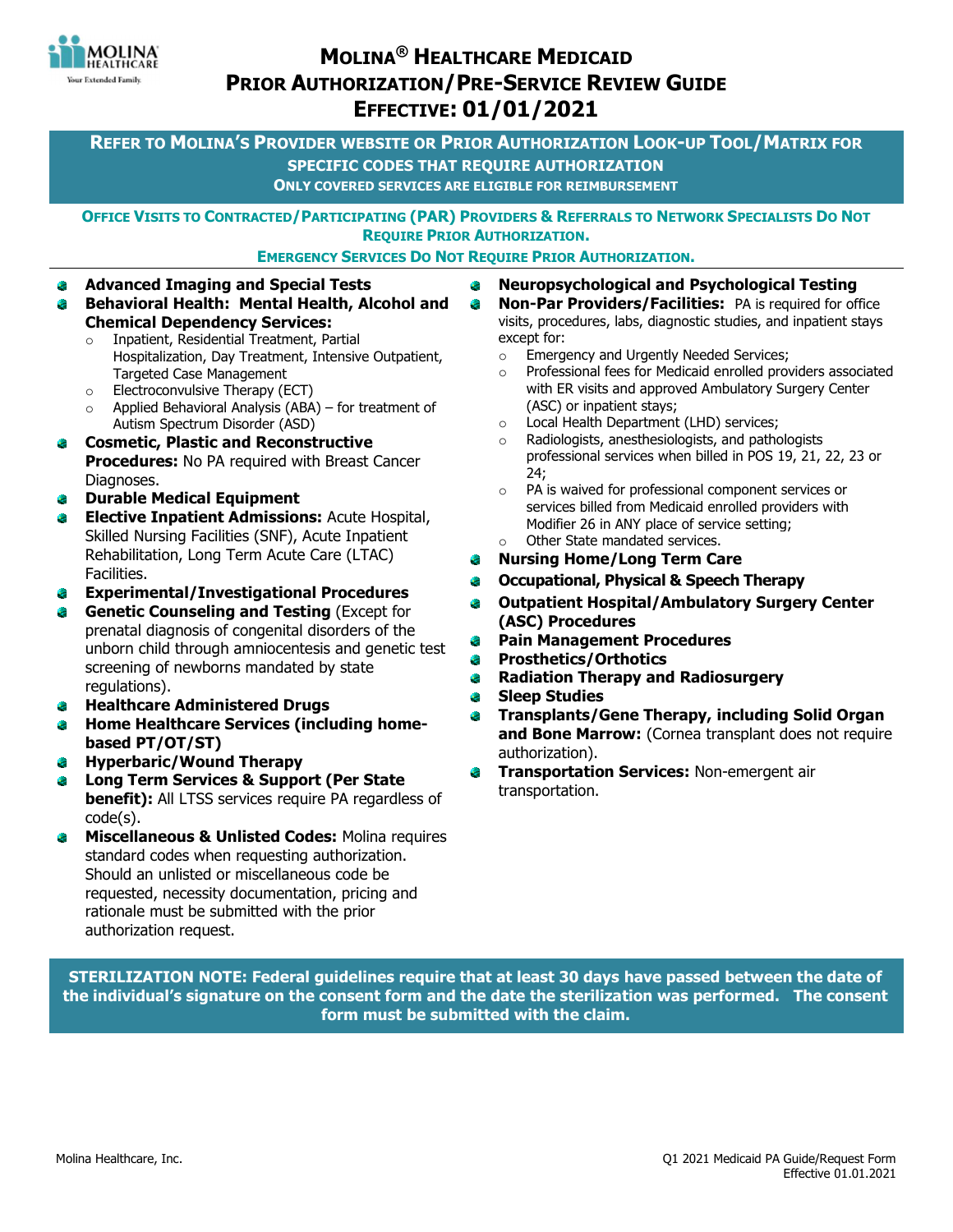

## IMPORTANT INFORMATION FOR MOLINA HEALTHCARE MEDICAID PROVIDERS

### Information generally required to support authorization decision making includes:

- Current (up to 6 months), adequate patient history related to the requested services.
- Relevant physical examination that addresses the problem.
- Relevant lab or radiology results to support the request (including previous MRI, CT, Lab or X-ray report/results).
- Relevant specialty consultation notes.
- Any other information or data specific to the request.

The Urgent / Expedited service request designation should only be used if the treatment is required to prevent serious deterioration in the member's health or could jeopardize their ability to regain maximum function. Requests outside of this definition will be handled as routine / non-urgent.

- If a request for services is denied, the requesting provider and the member will receive a letter explaining the reason for the denial and additional information regarding the grievance and appeals process. Denials also are communicated to the provider by telephone, fax or electronic notification. Verbal, fax, or electronic denials are given within one business day of making the denial decision or sooner if required by the member's condition.
- Providers and members can request a copy of the criteria used to review requests for medical services.
- Molina Healthcare has a full-time Medical Director available to discuss medical necessity decisions with the requesting physician at 1 (888) 483-0760.

## Important Molina Healthcare Medicaid Contact Information (Service hours 8am-5pm local M-F, unless otherwise specified)

| <b>Prior Authorizations including Behavioral</b><br><b>Health Authorizations:</b><br>Phone: 1 (855) 322-4081<br>Fax: 1 (866) 472-0589 | 24 Hour Behavioral Health Crisis (7 days/week):<br>Phone: (844) 800-5154                                                                                                                                                                                                                       |
|---------------------------------------------------------------------------------------------------------------------------------------|------------------------------------------------------------------------------------------------------------------------------------------------------------------------------------------------------------------------------------------------------------------------------------------------|
| <b>Pharmacy Authorizations:</b>                                                                                                       | Dental:                                                                                                                                                                                                                                                                                        |
| Phone: 1 (855) 322-4081<br>Fax: 1 (866) 497-7448                                                                                      | Phone: 1 (877) 854-4242<br>Website:                                                                                                                                                                                                                                                            |
| <b>Radiology Authorizations:</b><br>Phone: (855) 714-2415<br>Fax: (877) 731-7218                                                      | Vision:<br>Phone: 1 (844) 350-4089                                                                                                                                                                                                                                                             |
| <b>Provider Customer Service:</b><br>Phone: 1 Phone: 1 (855) 322-4081                                                                 | <b>Member Customer Service, Benefits/Eligibility:</b><br>Phone: (888)483-0760/ TTY/TDD 711                                                                                                                                                                                                     |
| Transportation:<br>Phone: 1 (801) 538-6155                                                                                            | 24 Hour Nurse Advice Line (7 days/week)<br>Phone: (888) 275-8750/ TTY: 711<br>Members who speak Spanish can press 1 at the IVR prompt. The<br>nurse will arrange for an interpreter, as needed, for non-<br>English/Spanish speaking members.<br>No referral or prior authorization is needed. |

#### Transplant Authorizations:

Phone: (855) 714-2415 Fax: (877) 813-1206

### Providers may utilize Molina Healthcare's Website at: https://provider.molinahealthcare.com/Provider/Login

Available features include:

- Authorization submission and status **Claims** submission and status
- 
- 
- 
- Member Eligibility Download Frequently used form
- Provider Directory **Nurse Advice Line Report**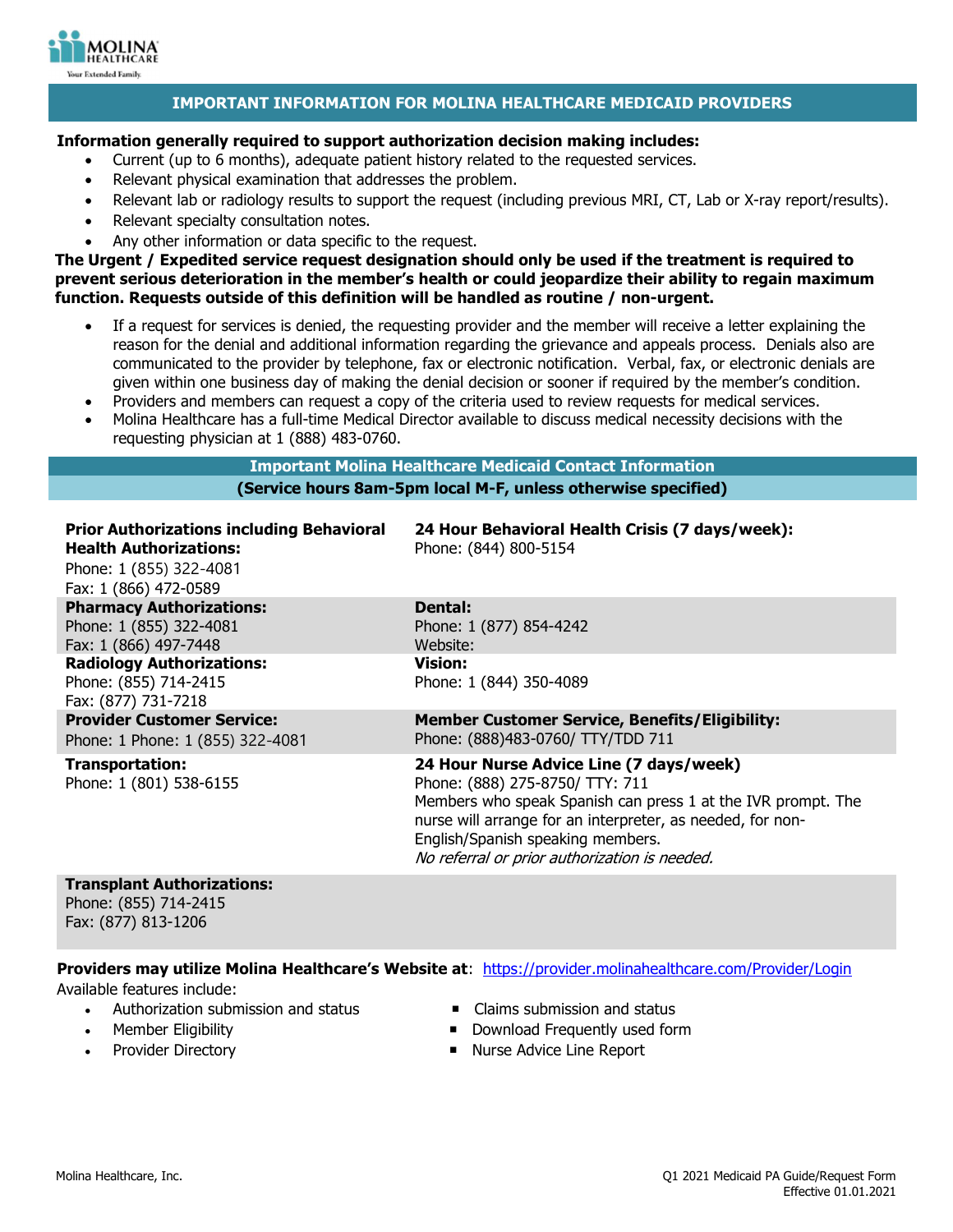

# Molina® Healthcare, Inc. – Prior Authorization Service Request Form

| <b>MEMBER INFORMATION</b>                                   |                      |                      |                                                            |                              |                             |                                  |                            |                  |                          |                |                       |                  |                           |  |  |
|-------------------------------------------------------------|----------------------|----------------------|------------------------------------------------------------|------------------------------|-----------------------------|----------------------------------|----------------------------|------------------|--------------------------|----------------|-----------------------|------------------|---------------------------|--|--|
| <b>Line of Business:</b><br>$\Box$ Medicaid                 |                      |                      | $\Box$ Medicare<br>$\Box$ Marketplace                      |                              |                             |                                  |                            | Date of Request: |                          |                |                       |                  |                           |  |  |
| State/Health Plan (i.e. CA):                                |                      |                      |                                                            |                              |                             |                                  |                            |                  |                          |                |                       |                  |                           |  |  |
|                                                             | <b>Member Name:</b>  |                      |                                                            |                              |                             |                                  | DOB (MM/DD/YYYY):          |                  |                          |                |                       |                  |                           |  |  |
|                                                             | Member ID#:          |                      |                                                            |                              |                             |                                  | <b>Member Phone:</b>       |                  |                          |                |                       |                  |                           |  |  |
|                                                             | <b>Service Type:</b> |                      | $\Box$ Non-Urgent/Routine/Elective                         |                              |                             |                                  |                            |                  |                          |                |                       |                  |                           |  |  |
|                                                             |                      |                      | □ Urgent/Expedited - Clinical Reason for Urgency Required: |                              |                             |                                  |                            |                  |                          |                |                       |                  |                           |  |  |
| □ Emergent Inpatient Admission<br>□ EPSDT/Special Services  |                      |                      |                                                            |                              |                             |                                  |                            |                  |                          |                |                       |                  |                           |  |  |
| <b>REFERRAL/SERVICE TYPE REQUESTED</b>                      |                      |                      |                                                            |                              |                             |                                  |                            |                  |                          |                |                       |                  |                           |  |  |
| <b>Request Type:</b>                                        |                      | □ Initial Request    | $\Box$ Extension/ Renewal / Amendment                      |                              |                             |                                  |                            |                  | <b>Previous Auth#:</b>   |                |                       |                  |                           |  |  |
| <b>Inpatient Services:</b>                                  |                      |                      | <b>Outpatient Services:</b>                                |                              |                             |                                  |                            |                  |                          |                |                       |                  |                           |  |  |
| □ Inpatient Hospital                                        |                      |                      |                                                            | $\Box$ Chiropractic          |                             |                                  | □ Office Procedures        |                  |                          |                |                       | $\Box$ Pharmacy  |                           |  |  |
| $\Box$ Inpatient Transplant                                 |                      |                      | $\Box$ Dialysis                                            |                              |                             | $\Box$ Infusion Therapy          |                            |                  |                          |                | □ Physical Therapy    |                  |                           |  |  |
| □ Inpatient Hospice                                         |                      |                      | $\square$ DME                                              |                              |                             |                                  | □ Laboratory Services      |                  | $\Box$ Radiation Therapy |                |                       |                  |                           |  |  |
| □ Long Term Acute Care (LTAC)                               |                      |                      |                                                            | $\Box$ Genetic Testing       |                             | □ LTSS Services                  |                            |                  |                          |                | □ Speech Therapy      |                  |                           |  |  |
| $\Box$ Acute Inpatient Rehabilitation (AIR)                 |                      |                      |                                                            | $\Box$ Home Health           |                             |                                  | □ Occupational Therapy     |                  |                          |                |                       |                  | □ Transplant/Gene Therapy |  |  |
| $\Box$ Skilled Nursing Facility (SNF)                       |                      |                      |                                                            | $\Box$ Hospice               |                             | □ Outpatient Surgical/Procedures |                            |                  |                          |                | $\Box$ Transportation |                  |                           |  |  |
|                                                             |                      |                      | $\Box$ Hyperbaric Therapy                                  |                              | $\Box$ Pain Management      |                                  |                            |                  |                          | □ Wound Care   |                       |                  |                           |  |  |
|                                                             |                      |                      | □ Imaging/Special Tests                                    |                              |                             |                                  | $\Box$ Palliative Care     |                  |                          |                |                       | $\Box$ Other:    |                           |  |  |
| PLEASE SEND CLINICAL NOTES AND ANY SUPPORTING DOCUMENTATION |                      |                      |                                                            |                              |                             |                                  |                            |                  |                          |                |                       |                  |                           |  |  |
| <b>Primary ICD-10 Code:</b>                                 |                      |                      |                                                            | <b>Description:</b>          |                             |                                  |                            |                  |                          |                |                       |                  |                           |  |  |
| <b>DATES OF SERVICE</b>                                     | <b>PROCEDURE/</b>    | <b>DIAGNOSIS</b>     |                                                            |                              |                             |                                  |                            |                  |                          |                |                       | <b>REQUESTED</b> |                           |  |  |
| <b>START</b><br><b>STOP</b>                                 |                      | <b>SERVICE CODES</b> |                                                            | <b>CODE</b>                  | <b>REQUESTED SERVICE</b>    |                                  |                            |                  |                          |                |                       |                  | <b>UNITS/VISITS</b>       |  |  |
|                                                             |                      |                      |                                                            |                              |                             |                                  |                            |                  |                          |                |                       |                  |                           |  |  |
|                                                             |                      |                      |                                                            |                              |                             |                                  |                            |                  |                          |                |                       |                  |                           |  |  |
|                                                             |                      |                      |                                                            |                              |                             |                                  |                            |                  |                          |                |                       |                  |                           |  |  |
|                                                             |                      |                      |                                                            |                              |                             |                                  |                            |                  |                          |                |                       |                  |                           |  |  |
|                                                             |                      |                      |                                                            |                              | <b>PROVIDER INFORMATION</b> |                                  |                            |                  |                          |                |                       |                  |                           |  |  |
| <b>REQUESTING PROVIDER / FACILITY:</b>                      |                      |                      |                                                            |                              |                             |                                  |                            |                  |                          |                |                       |                  |                           |  |  |
| <b>Provider Name:</b>                                       |                      |                      |                                                            |                              | NPH:                        |                                  |                            |                  |                          | <b>TIN#:</b>   |                       |                  |                           |  |  |
| Phone:                                                      |                      |                      |                                                            | FAX:                         |                             |                                  |                            |                  | Email:                   |                |                       |                  |                           |  |  |
| Address:                                                    |                      |                      |                                                            |                              | City:                       |                                  |                            |                  |                          | Zip:<br>State: |                       |                  |                           |  |  |
| <b>PCP Name:</b>                                            |                      |                      |                                                            |                              |                             | <b>PCP Phone:</b>                |                            |                  |                          |                |                       |                  |                           |  |  |
| <b>Office Contact Name:</b>                                 |                      |                      |                                                            | <b>Office Contact Phone:</b> |                             |                                  |                            |                  |                          |                |                       |                  |                           |  |  |
| <b>SERVICING PROVIDER / FACILITY:</b>                       |                      |                      |                                                            |                              |                             |                                  |                            |                  |                          |                |                       |                  |                           |  |  |
| <b>Provider/Facility Name (Required):</b>                   |                      |                      |                                                            |                              |                             |                                  |                            |                  |                          |                |                       |                  |                           |  |  |
| NPI#:                                                       |                      | TIN#:                |                                                            |                              |                             |                                  | Medicaid ID# (If Non-Par): |                  |                          |                |                       |                  | $\Box$ Non-Par $\Box$ COC |  |  |
| <b>Phone:</b>                                               |                      |                      |                                                            | FAX:                         |                             |                                  |                            |                  | Email:                   |                |                       |                  |                           |  |  |
| <b>Address:</b>                                             |                      |                      |                                                            |                              | City:                       | State:                           |                            |                  |                          |                | Zip:                  |                  |                           |  |  |
| For Molina Use Only:                                        |                      |                      |                                                            |                              |                             |                                  |                            |                  |                          |                |                       |                  |                           |  |  |

Prior Authorization is not a guarantee of payment for services. Payment is made in accordance with a determination of the member's eligibility, benefit limitation/exclusions, evidence of medical necessity and other applicable standards during the claim review.